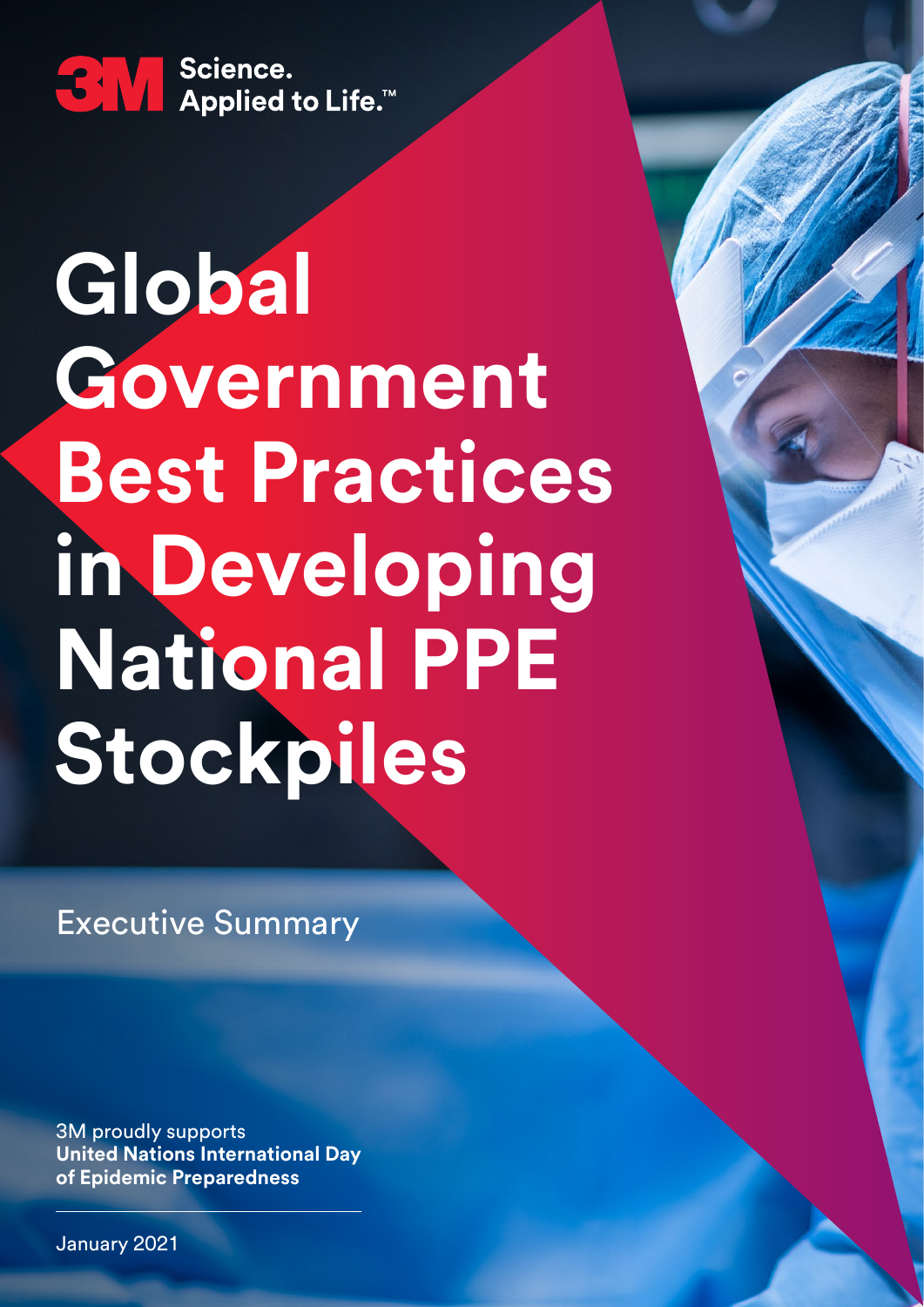Every life is precious. Governments worldwide are working hard to protect their citizens and their heroic health care workers, first responders, and essential workforce against the COVID-19 Global Pandemic. The COVID-19 pandemic has been a harsh test of the world's preparedness. Due to the global nature of the pandemic, the world has rushed to secure resources to fight COVID-19. This rush has created a massive spike in demand. In a world of just-in-time production and just-in-time consumption, little supply chain elasticity exists.

This poses a challenge when there are such dramatic spikes in demand. This is true in many critical categories including personal protective equipment (PPE). With COVID-19, the spikes in demand for PPE have been as high as 20x to 40x normal consumption levels. The entire industry capacity has not been enough to respond. Governments that were able to respond well had robust public policy frameworks and had implemented a national stockpile program for PPE and other essential supplies.

3M operates in over 70 countries working closely with governments and the private sector during the pandemic. 3M has worked with governments on stockpiling programs in many of these countries for nearly two decades. The purpose of this white paper is to share our experience and discuss global government best practices that we have observed for developing a robust, resilient, and sustainable national PPE stockpile.

We are eager to work with governments in the spirit of public-private partnership to serve the health needs of the public and that of other essential workers of the nation and to help protect heroic frontline health care workers and emergency responders in the fight against this COVID-19 pandemic and other future events.

In addition to stockpiling best practices, governments are well served when they:

 $+$  Have the budgetary flexibility to procure what they need when they need it. These governments are not restricted to budget cycles for acquiring needed supplies.

- $+$  Have the ability to authorize emergency use of appropriate PPE as part of their public health laws and regulations. This can facilitate rapid regulatory access to needed supplies beyond their borders.
- + Are resilient and can respond to a sudden spike in demand for PPE. They have access to a national stockpile of needed supplies. They can then assure frontline workers are equipped and protected.
- + Have "Emergency Supplies Stockpiling & Supply Chain Resilience" specified in their laws as a non-negotiable national requirement, which is supported with adequate funding.
- + Have legal and customs systems designed to fight product fraud and counterfeit.
- + Have PPE performance standards that are thoughtfully harmonized with other countries. This allows access to global supply chains. Unique and non-standard regulations make procurement even more difficult.
- + Allow for flow of goods through their borders. Countries that erect export restrictions may be able to secure short term PPE supplies quickly. However, this strategy often results in an overall reduction in longer term access to necessary supplies.
- + Enter into Public-Private Partnerships (PPP) with critical best-in-class suppliers. This PPP strategy has proven more effective than simple procurement agreements.